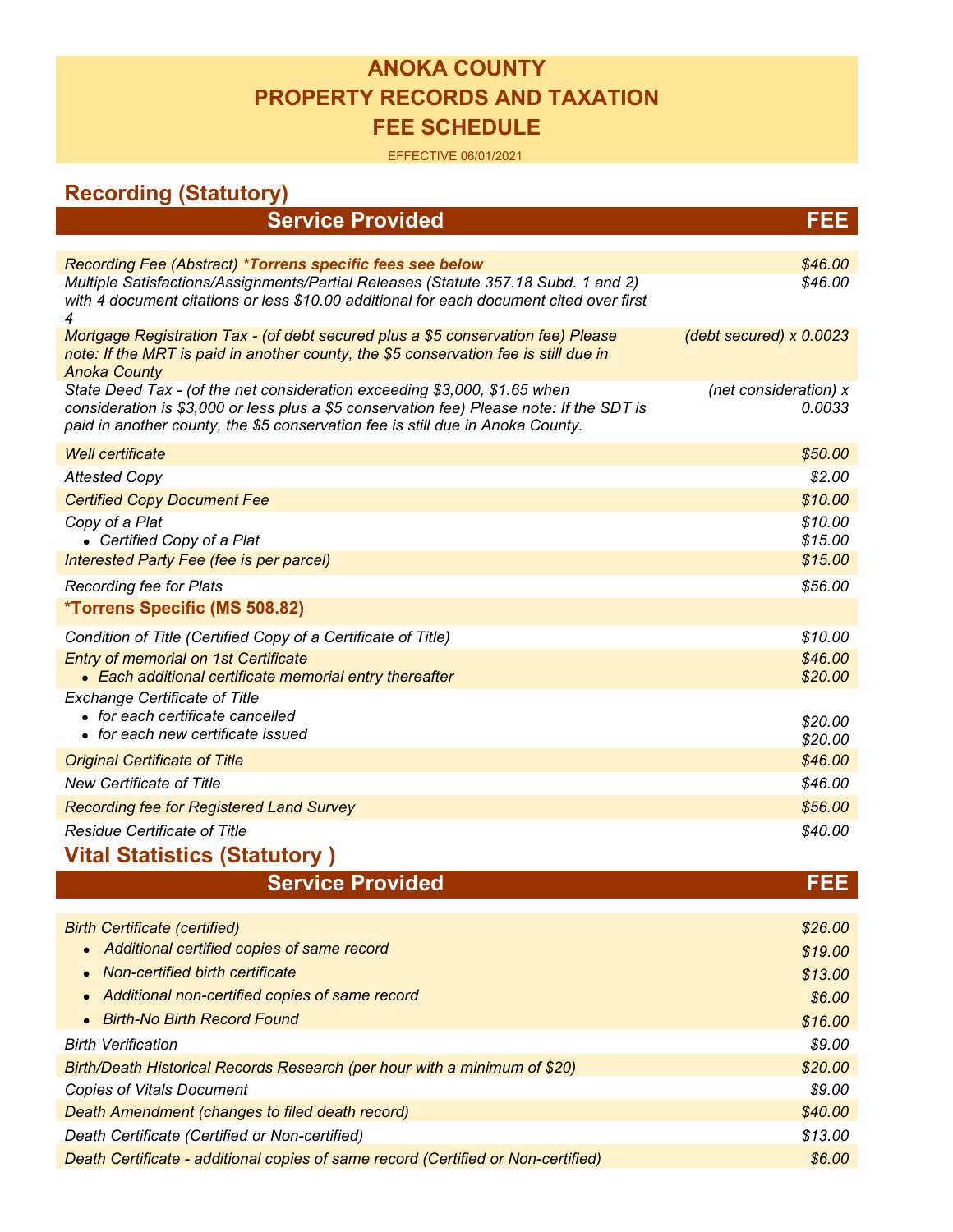| Death No Death Record Found (statement)                                                                                         | \$13.00   |
|---------------------------------------------------------------------------------------------------------------------------------|-----------|
| <b>Expedite Vitals Documents (MN Rule 4601.0400)</b>                                                                            | \$20.00   |
| Licenses (Miscellaneous)                                                                                                        |           |
| Auctioneer License (MS 330.01)                                                                                                  | \$20.00   |
| Beer License Temporary Event (Township only)<br>$\bullet$                                                                       | \$50.00   |
| Fireworks License (Township only - MS 624.20-624.25)<br>$\bullet$                                                               | \$100.00  |
| Gambling License (\$100 fee is collected by the State of MN)<br>$\bullet$                                                       | No charge |
| Liquor License Temporary Event (Township only)<br>$\bullet$                                                                     | \$75.00   |
| Other Beer & Liquor Licenses (see Vitals Coordinator for individual fees)                                                       | varies    |
| Precious Metals Dealer License<br>$\bullet$                                                                                     | \$50.00   |
| Transient Merchant License (MS 329.11)                                                                                          | \$150.00  |
| <b>Marriage Certificate (certified)</b>                                                                                         | \$9.00    |
| Marriage License                                                                                                                | \$115.00  |
| <b>Marriage License Reduced Fee</b>                                                                                             | \$40.00   |
| Marriage License Reissue Fee (due to error/change/loss) county board approved<br>fee                                            | \$15.00   |
|                                                                                                                                 | \$9.00    |
| Marriage No Record Found                                                                                                        |           |
| <b>Notary Public Certificate of Authentication/Jurat</b>                                                                        | \$5.00    |
| <b>Notary Public Registration</b>                                                                                               | \$20.00   |
| Ordination/Ministerial Credentials Filing                                                                                       | \$5.00    |
| Reports - Birth or Death, Marriage (month)                                                                                      | \$15.00   |
| Veteran's Birth/Death/Marriage Certificate (one record at a time for VA benefits only<br>through the Veteran's Services Office) | No charge |

## **Miscellaneous (County Board Approved)**

| <b>Service Provided</b>                                                                                                       | FEE                                    |
|-------------------------------------------------------------------------------------------------------------------------------|----------------------------------------|
|                                                                                                                               |                                        |
| Appraiser Extract Report (approx. 130,000 parcels)                                                                            | \$1,300.00                             |
| Auditor's certificate of no unredeemed taxes (per PIN)                                                                        | \$5.00                                 |
| <b>Bond certification</b><br>• Updates (per page)                                                                             | \$150.00<br>\$35.00                    |
| Certified copy of tax related documents (per page with a \$5 minimum)                                                         | \$1.00                                 |
| Computer screen print (per PIN) (no charge to property owner)<br>• Generated by County staff<br>• Generated by customer       | \$2.00<br>\$1.00                       |
| <b>Confession of Judgement</b><br>• Setup charge (for each setup)<br>• Completion Charge (for completion)                     | \$50.00<br>\$30.00                     |
| Copies (does not include reproduction of various property records documents)                                                  | \$0.25                                 |
| Courtesy division of tax dividing one parcel into two<br>• Each additional parcel                                             | \$40.00<br>\$10.00                     |
| Dangerous dog registration & sign<br>(Township only; Cites are handled by the local law enforcement agency)                   | \$35.00                                |
| Delinquent Tax Search Report (per report)                                                                                     | \$250.00                               |
| <b>Dishonored check charge</b>                                                                                                | \$30.00                                |
| Document list/Tract Index report set-up (up to 500 documents) per company<br>(Mortgage List, State & Fed Tax Lien List, etc.) | \$50.00<br>addl \$.05 per doc over 500 |
| Duplicate tax statements party with no legal interest (per PIN)<br>• Prior year microfiche tax roll copy (per PIN)            | \$1.00<br>\$1.00                       |
| Fax Charges (first two pages)<br>for each additional page                                                                     | \$2.00<br>\$0.25                       |